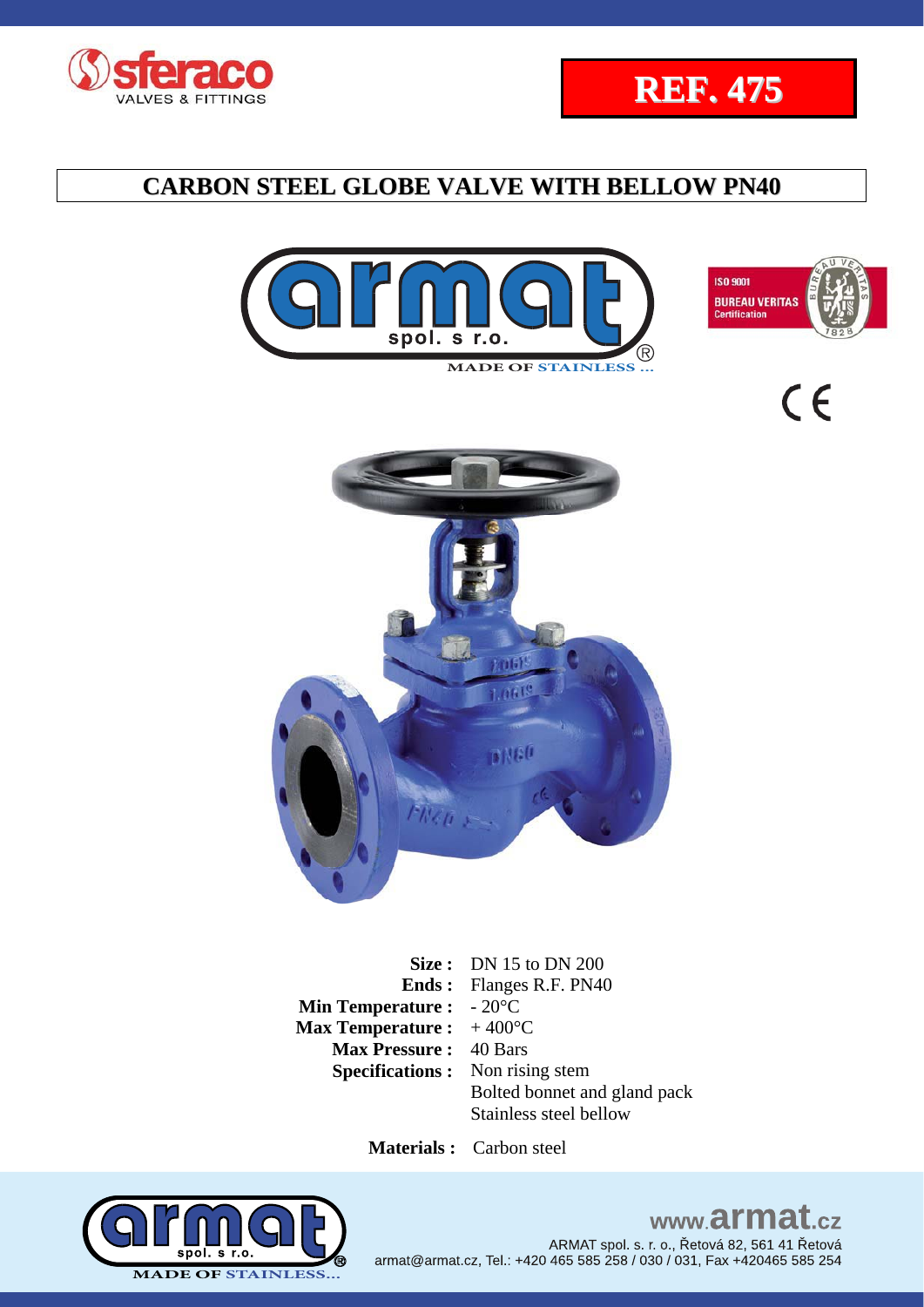



#### *SPECIFICATIONS :*

Respect the flow direction indicated by the arrow Non rising stem Bolted bonnet and gland pack Stainless steel bellow Conical disc Pressed seat in the body Anti-turn device to avoid the risk of torsion of bellows Flanges R.F. PN40 RAL 5002 blue painting, 15µ thickness

#### *USE:*

Common fluids of  $2^{nd}$  group, steam, thermic fluid Min and max Temperature Ts : - 20°C to + 400°C Max Pressure Ps : 40 bars ( see graph under ) Keep greased the stem

#### *FLOW COEFFICIENT Kvs ( M3 / h ) :*

| <b>DN</b>  | <b>A P</b><br>∽<br>∪י | 20 | 25 | 32 | 40 | 50 | 65 | 80  | 100 | 125                                | 150 | 200 |
|------------|-----------------------|----|----|----|----|----|----|-----|-----|------------------------------------|-----|-----|
| Kvs ( m3/h | 3.8                   |    | 10 | 19 | 35 | 43 | 60 | 110 | 146 | 210<br>and the control of the con- | 300 | 670 |

*PRESSURE / TEMPERATURE GRAPH :*

#### **Pressure ( Bar )**



#### *RANGE :*

Carbon steel globe valve with stainless steel bellow flanged R.F. PN40 from DN 15 to DN 200 **Ref. 475**

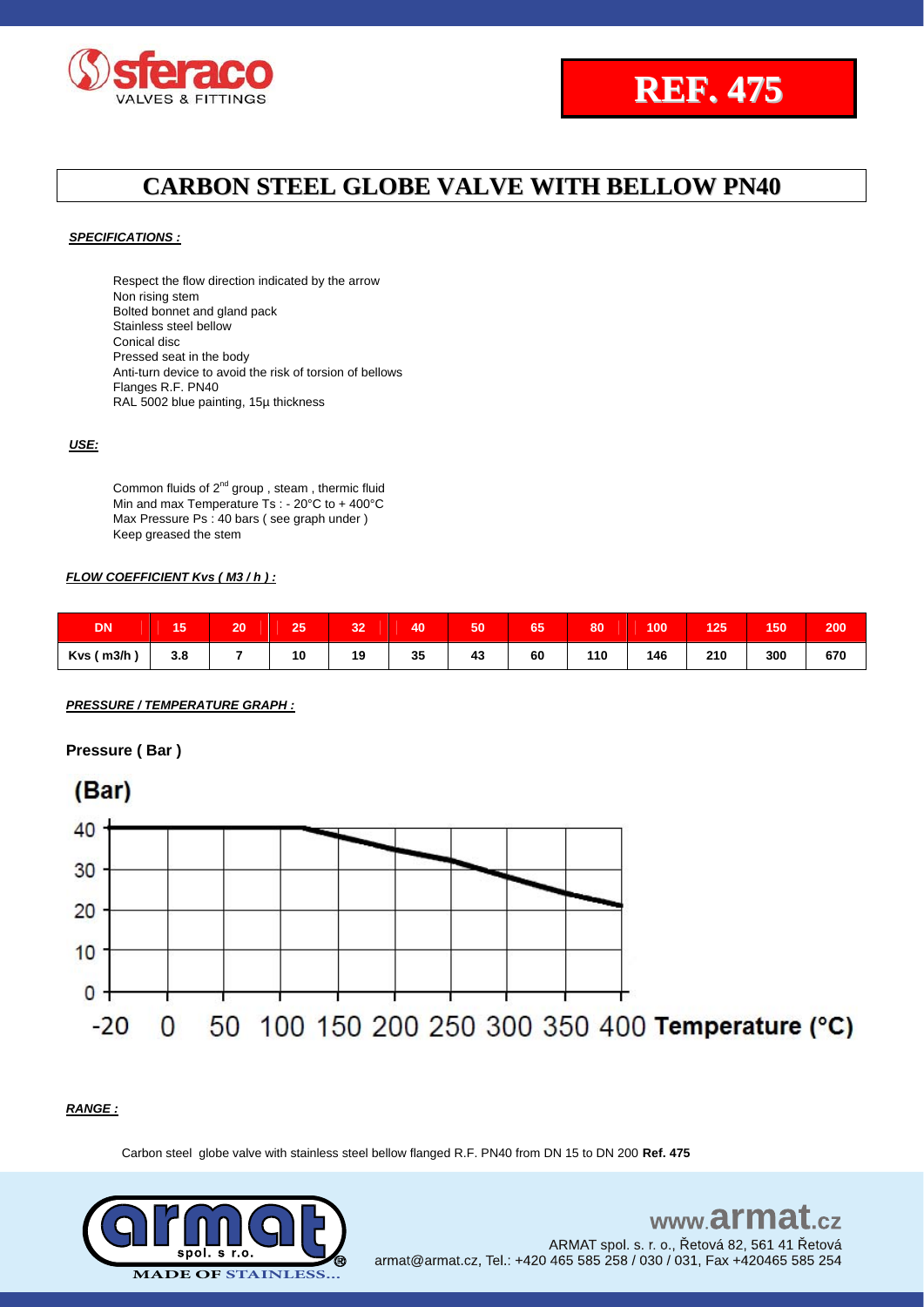



*MATERIALS :*



| <b>Item</b>    | <b>Designation</b> | <b>Materials</b>        |
|----------------|--------------------|-------------------------|
| 1              | Body               | ASTM A216 WCB           |
| 2              | <b>Bonnet</b>      | ASTM A216 WCB           |
| 3              | <b>Stem</b>        | AISI 303 (1.4305)       |
| 4              | <b>Disc</b>        | AISI 420 (1.4021)       |
| 5              | Seat               | X 22 CrNi 17 (1.4059)   |
| $\overline{7}$ | Handwheel          | Ductile iron EN GJS-400 |
| 9              | Gland              | <b>Steel EN 10087</b>   |
| 10             | Gasket             | Graphite                |
| 11             | Packing            | Graphite                |
| 15             | Screw              | Steel C35E              |
| 16             | Handwheel nut      | EN 10087                |
| 18             | Hood               | AISI 303 (1.4305)       |
| 19             | <b>Bellow</b>      | AISI 316 Ti (1.4571)    |
| 20             | Threaded bushing   | <b>Steel EN 10087</b>   |
| 25             | Anti turn device   | <b>Steel EN 10025</b>   |
|                | Lubricator         | <b>Brass</b>            |



www.armat.cz ARMAT spol. s. r. o., Řetová 82, 561 41 Řetová armat@armat.cz, Tel.: +420 465 585 258 / 030 / 031, Fax +420465 585 254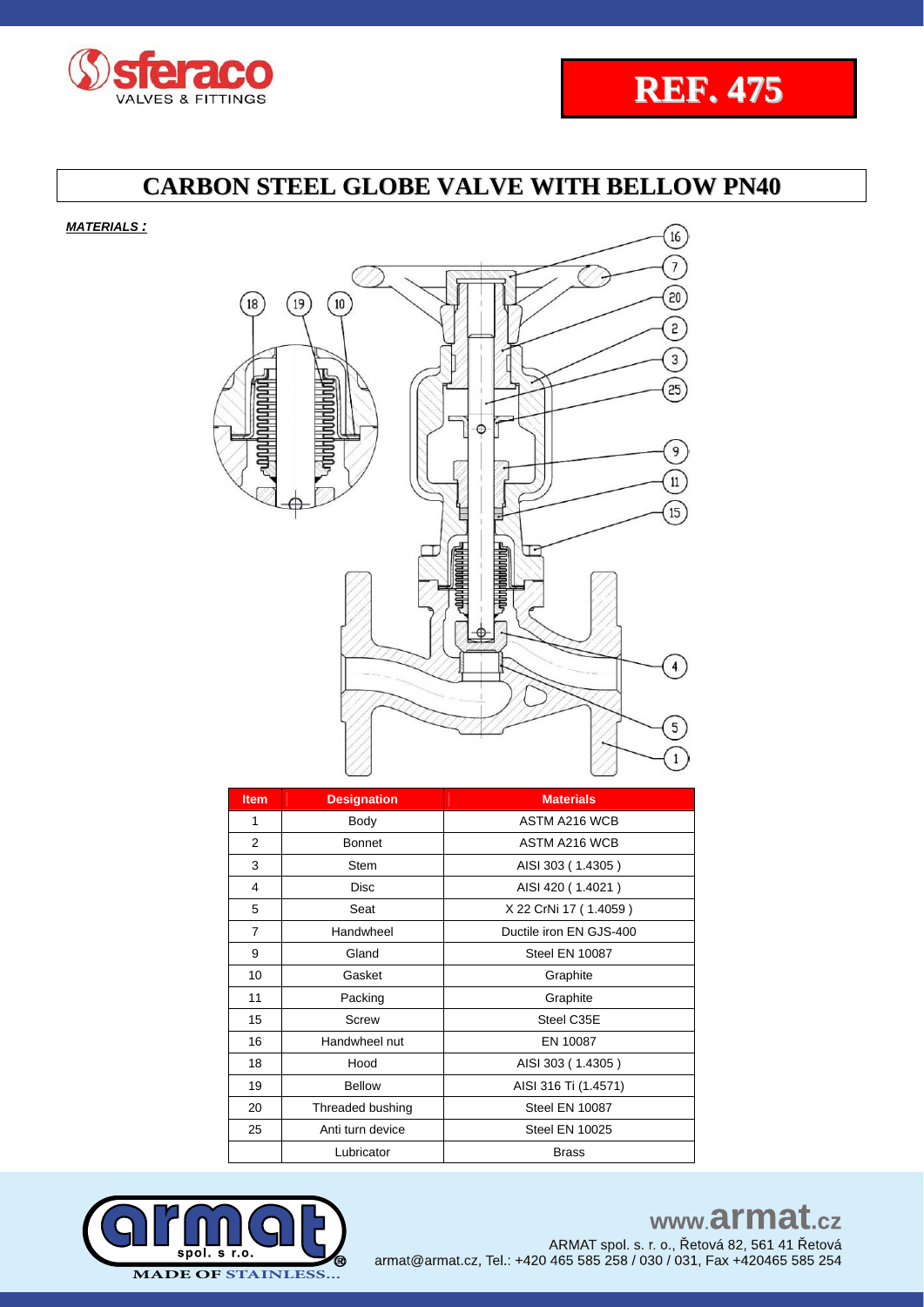



*SIZE ( in mm ) :* 



| Ref. | <b>DN</b>   | 15  | 20  | 25  | 32  | 40  | 50   | 65  | 80  | 100 | 125 | 150 | 200 |
|------|-------------|-----|-----|-----|-----|-----|------|-----|-----|-----|-----|-----|-----|
| 475  | -           | 130 | 150 | 160 | 180 | 200 | 230  | 290 | 310 | 350 | 400 | 480 | 600 |
|      | н           | 190 | 195 | 220 | 219 | 254 | 265  | 328 | 341 | 376 | 488 | 531 | 663 |
|      | Øν          | 140 | 140 | 140 | 140 | 180 | 180  | 200 | 200 | 250 | 330 | 330 | 400 |
|      | Weight (Kg) | 3.7 | 4.8 | 6.8 | 7.8 | 13  | 15.5 | 23  | 28  | 43  | 68  | 100 | 202 |

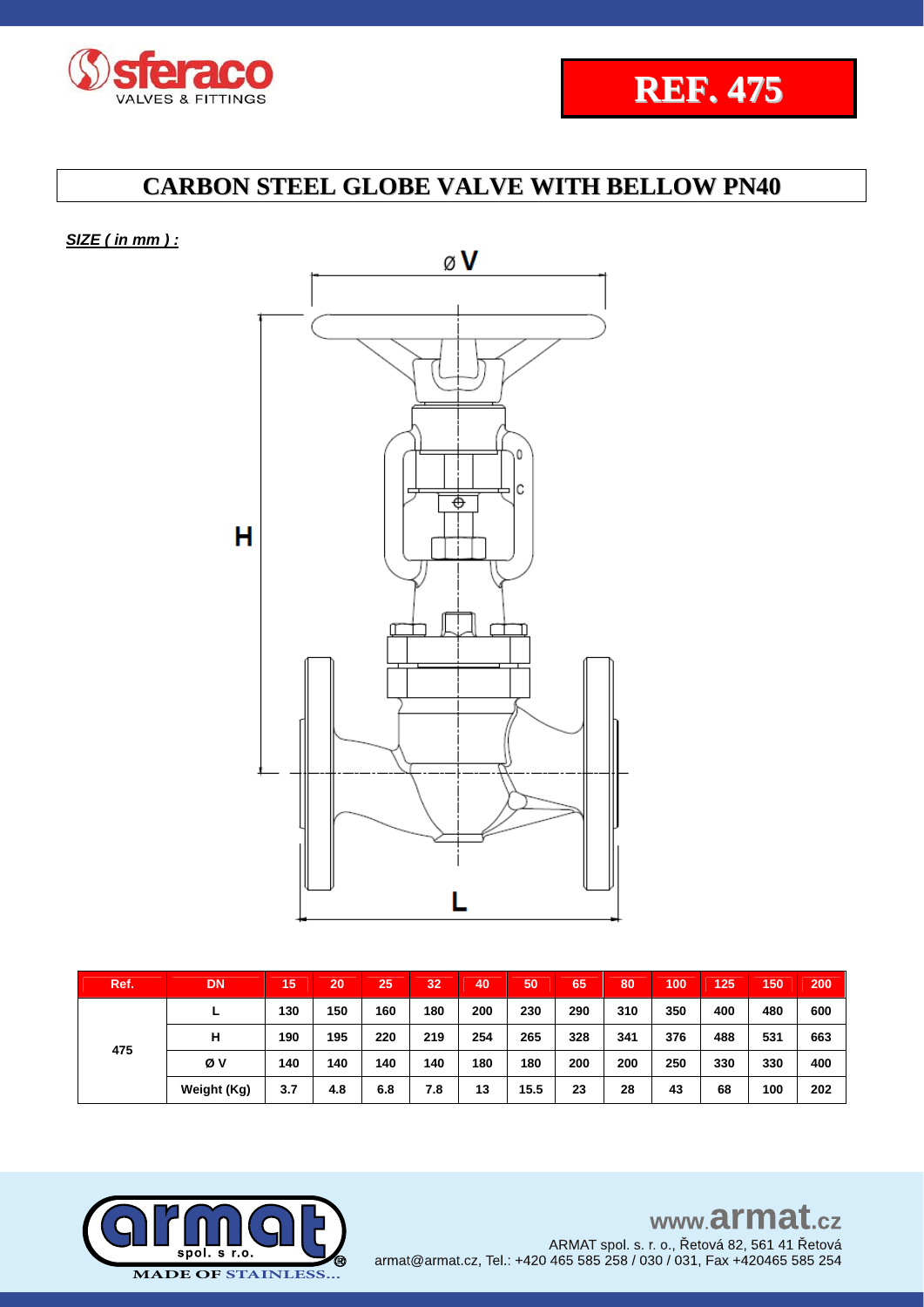

### *FLANGES SIZE ( in mm ) :*



| <b>DN</b> | 15           | 20     | 25            | 32            | 40            | 50     | 65     | 80     | 100    | 125    | 150           | 200     |
|-----------|--------------|--------|---------------|---------------|---------------|--------|--------|--------|--------|--------|---------------|---------|
| ØC        | 45           | 58     | 68            | 78            | 88            | 102    | 122    | 138    | 162    | 188    | 218           | 285     |
| ØD        | 95           | 105    | 115           | 140           | 150           | 165    | 185    | 200    | 235    | 270    | 300           | 375     |
| ØK        | 65           | 75     | 85            | 100           | 110           | 125    | 145    | 160    | 190    | 220    | 250           | 320     |
| Nb x Ø L  | 4 x 14       | 4 x 14 | $4 \times 14$ | $4 \times 18$ | $4 \times 18$ | 4 x 18 | 8 x 18 | 8 x 18 | 8 x 22 | 8 x 26 | $8 \times 26$ | 12 x 30 |
| b         | 16           | 18     | 18            | 18            | 18            | 20     | 22     | 24     | 24     | 26     | 28            | 34      |
| е         | $\mathbf{2}$ | 2      | $\mathbf{2}$  | $\mathbf{2}$  | 3             | 3      | 3      | 3      | 3      | 3      | 3             | 3       |

### *STANDARDS :*

Fabrication according to ISO 9001 :2008

Designing according to DIN 3840

Marking according to EN 19

DIRECTIVE 97/23/CE : CE N° 0035 Risk Category III module H

Pressure Tests according to EN 12266-1, range A

Length according to EN 558 series 1 ( DIN 3202 F1 )

Flanges R.F. according to EN 1092-1 PN40

**ADVICE :** Our opinion and our advice are not guaranteed and SFERACO shall not be liable for the consequences of damages. The customer must check the right choice of the products with the real service conditions.



#### www.armat  $c\overline{z}$ ARMAT spol. s. r. o., Řetová 82, 561 41 Řetová armat@armat.cz, Tel.: +420 465 585 258 / 030 / 031, Fax +420465 585 254